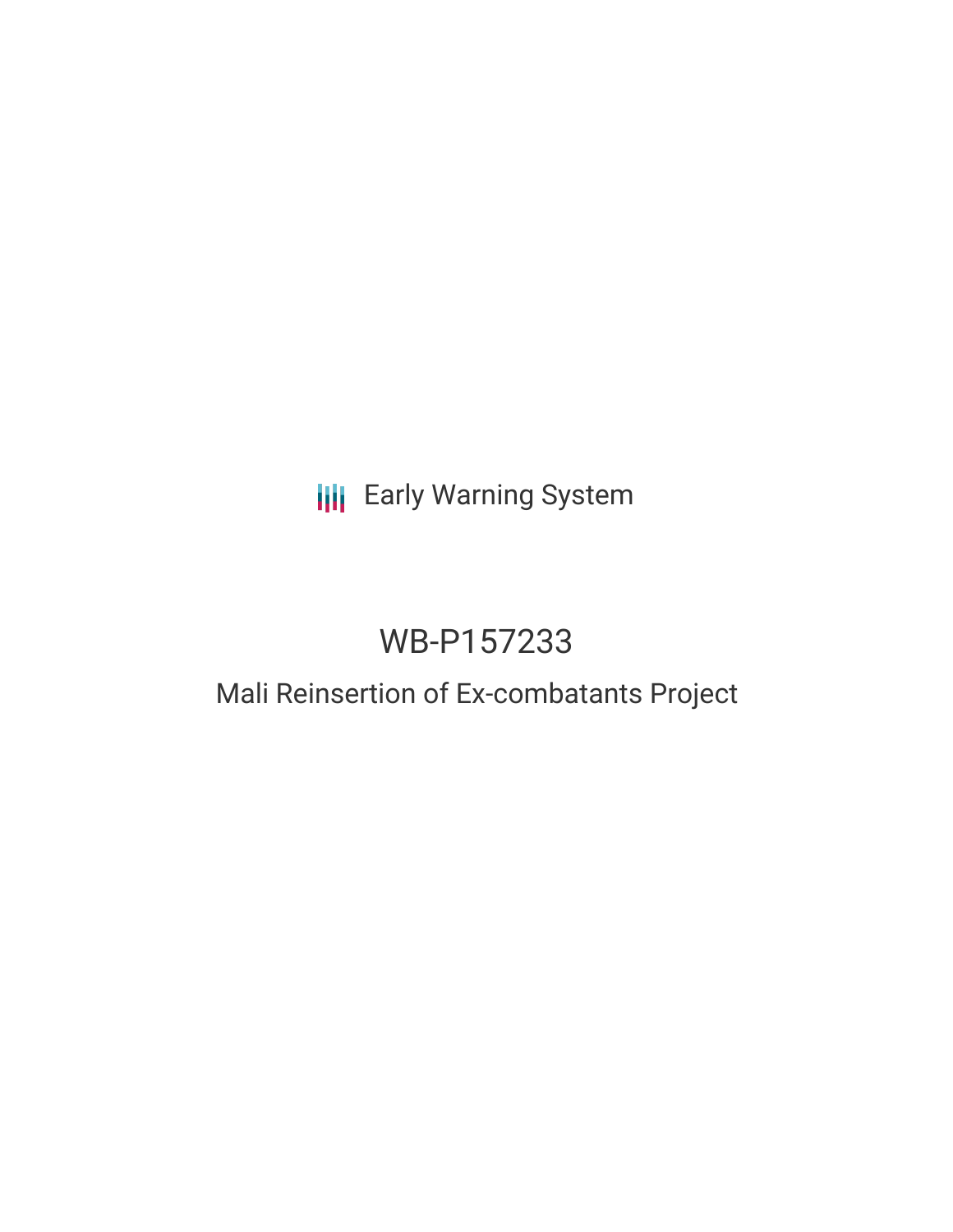

#### **Quick Facts**

| <b>Countries</b>               | Mali                                    |
|--------------------------------|-----------------------------------------|
| <b>Specific Location</b>       | Regions of Gao, Kidal, and Tombouctou   |
| <b>Financial Institutions</b>  | World Bank (WB)                         |
| <b>Status</b>                  | Active                                  |
| <b>Bank Risk Rating</b>        | С                                       |
| <b>Voting Date</b>             | 2017-02-28                              |
| <b>Borrower</b>                | MINISTERE DE L'ECONOMIE ET DES FINANCES |
| <b>Sectors</b>                 | <b>Technical Cooperation</b>            |
| <b>Investment Type(s)</b>      | Grant                                   |
| <b>Investment Amount (USD)</b> | $$15.00$ million                        |
| <b>Project Cost (USD)</b>      | $$15.00$ million                        |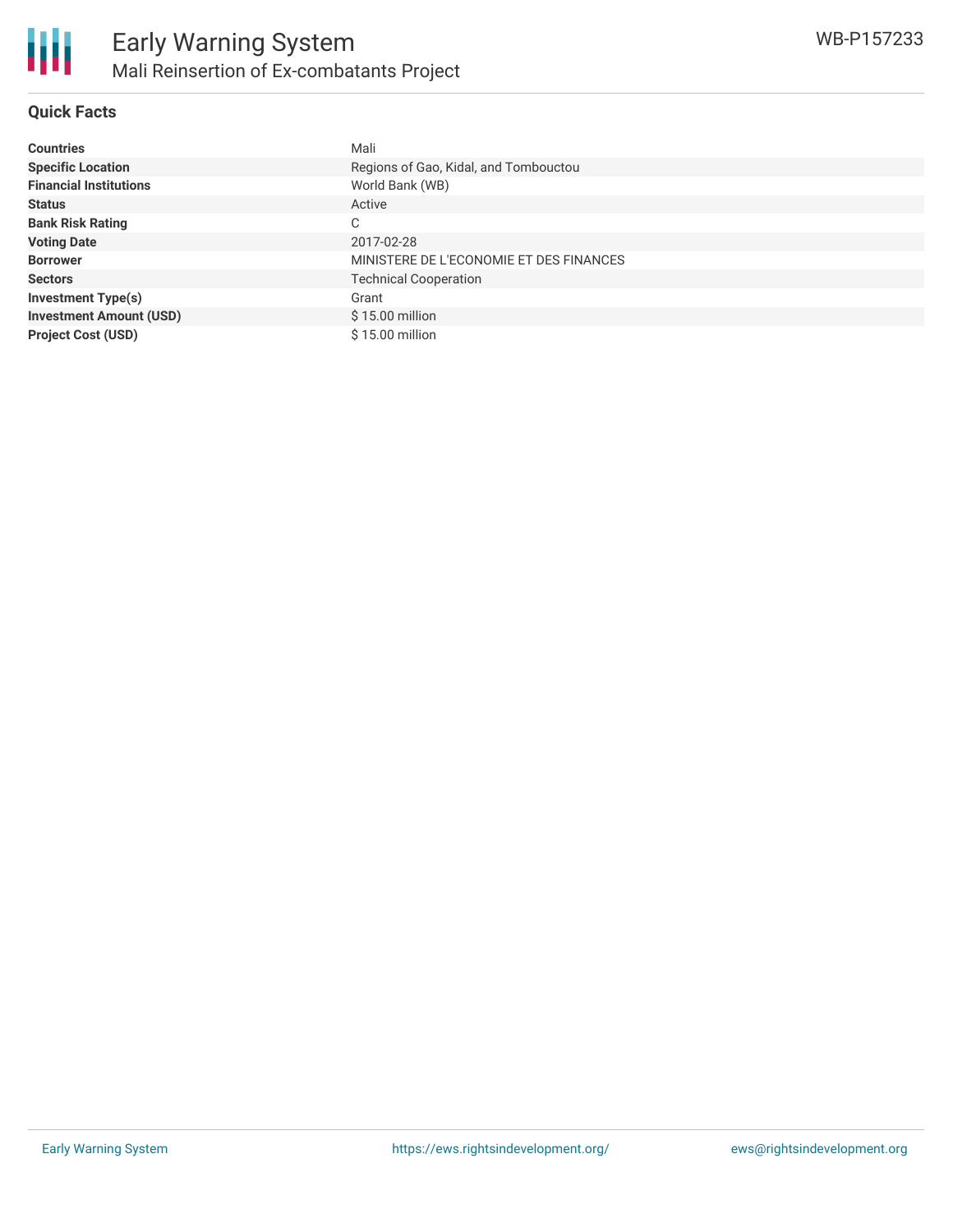

#### **Project Description**

This project finances support for the socio-economic reinsertion of demobilized ex-combatants in two phases: (i) Cantonment, during which disarmament and demobilization activities will be completed in cantonment camps; and (ii) Reinsertion, during which reinsertion support will be provided to ex-combatants in the communities.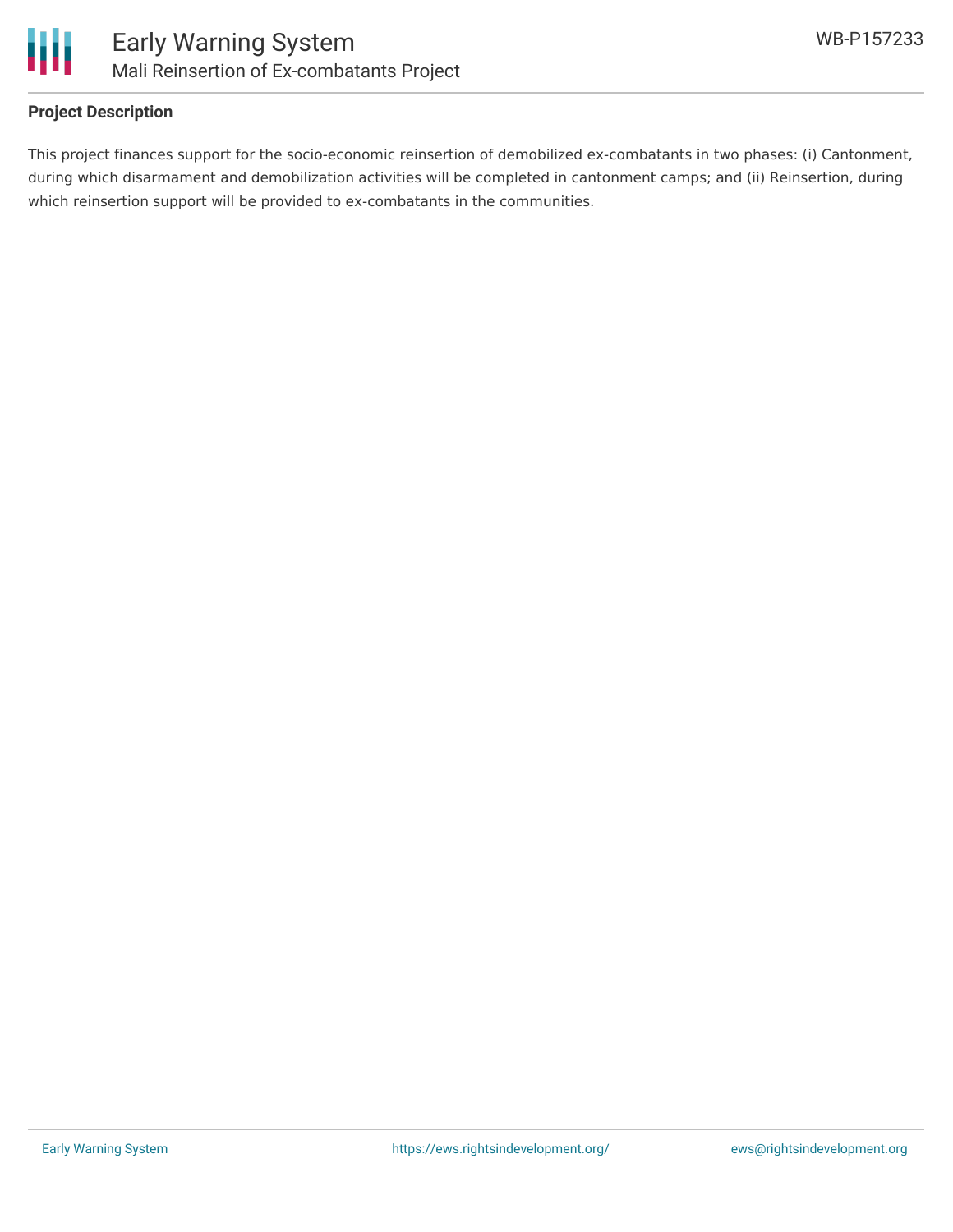

#### **Investment Description**

World Bank (WB)

Funding for this project comes from an IDA grant.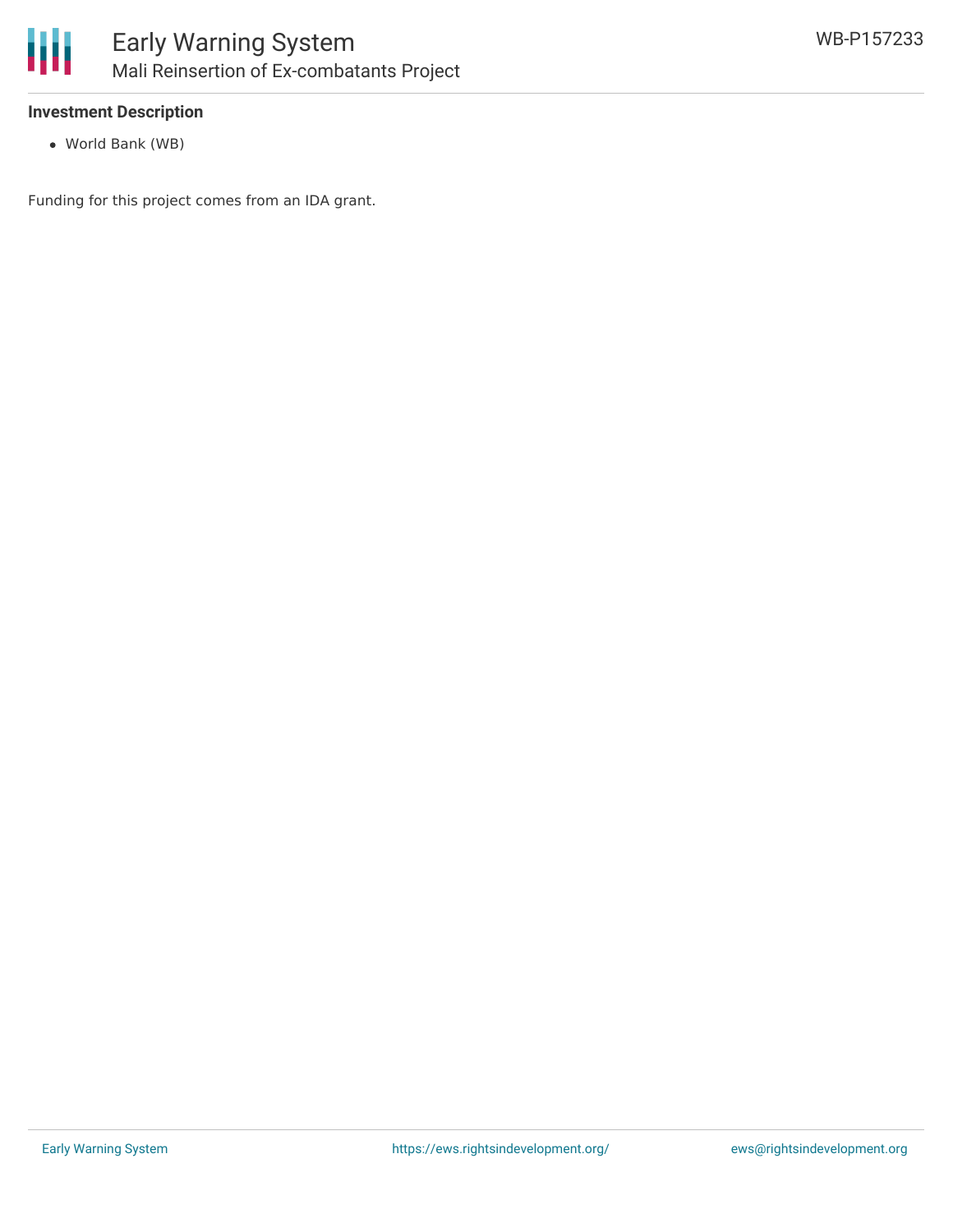

#### **Contact Information**

Borrower/Client/Recipient Name: MINISTRY OF FINANCE Contact: Sory Ibrahim Diarra Title: Public Debt Department Email: sorydiarra01@yahoo.com

Implementing Agencies Name: Ministry of Defense and Veterans Affairs / DDR Working Group Contact: Eloi Togo Title: Colonel, Head of DDR Working Group Email: eloitogo@yahoo.com

#### ACCOUNTABILITY MECHANISM OF WORLD BANK

The World Bank Inspection Panel is the independent complaint mechanism and fact-finding body for people who believe they are likely to be, or have been, adversely affected by a World Bank-financed project. If you submit a complaint to the Inspection Panel, they may investigate to assess whether the World Bank is following its own policies and procedures for preventing harm to people or the environment. You can contact the Inspection Panel or submit a complaint by emailing ipanel@worldbank.org. You can learn more about the Inspection Panel and how to file a complaint at: http://ewebapps.worldbank.org/apps/ip/Pages/Home.aspx.